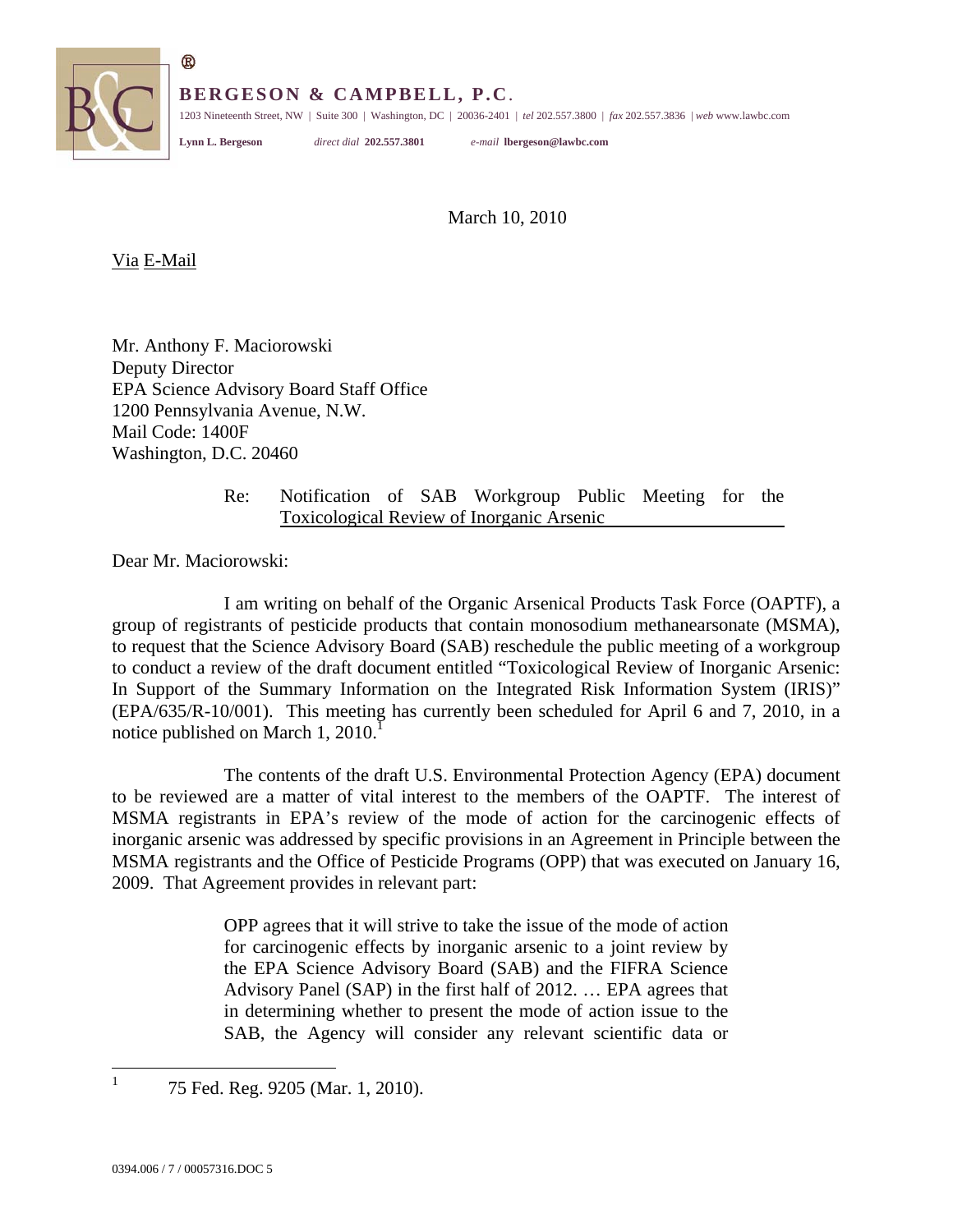

> information submitted by the Task Force or its members, or any other person, addressing the issue of whether the state of the science has advanced sufficiently to justify an SAB role in this peer review process, provided that data or information is submitted to EPA sufficiently in advance of the peer review to be scheduled in the first half of  $2012<sup>2</sup>$ .

The members of OAPTF recognize that this Agreement with OPP does not constrain the ability of EPA to evaluate the same issues as part of the IRIS process, but the provisions of this Agreement clearly establish the vital interest the registrants of MSMA products have in this matter.

As you know, the EPA SAB is an advisory committee chartered under the Federal Advisory Committee Act (FACA). FACA expressly requires that "[i]nterested persons shall be permitted to attend, appear before, or file statements with any advisory committee..."<sup>3</sup> While FACA does not establish any mandatory timeframes for advance notice of advisory committee meetings, EPA has adopted a Public Involvement Policy<sup>4</sup> that clearly addresses this issue. The SAB Staff Office has published a pamphlet in which it cites this policy and affirms that it will work "to meet EPA's public involvement goals in the management of its advisory committees by providing timely, accessible, and accurate information about meetings and including consideration of public comments in the advisory process."5

- $\overline{3}$ 3 5 U.S.C. app. § 10(a)(3).
- $\overline{4}$ 4 EPA, Office of Policy, Economics and Innovation, "Public Involvement Policy of the U.S. Environmental Protection Agency," EPA 233-B-03-002 (May 2003) (Public Involvement Policy), available at a *available* at *a* <http://www.epa.gov/publicinvolvement/policy2003/finalpolicy.pdf>.

 $\overline{a}$ 2 Agreement in Principle to Implement the Organic Arsenicals Reregistration Eligibility Decision (RED) (Jan. 16, 2009) at Paragraph 3, *available at*  <http://www.regulations.gov/search/Regs/contentStreamer?objectId=090000648099c82d>& disposition=attachment&contentType=pdf.

 $\sqrt{5}$ 5 EPA, SAB Staff Office, "Advisory Committee Meetings and Report Development; Process for Public Involvement," EPA-SABSO-04-001 (Sept. 2004) at 7 (SAB Process for Public Involvement), *available at*  [http://yosemite.epa.gov/sab/SABPRODUCT.NSF/WEBSABSO/part-mtgs-reports/\\$File/sabso\\_04\\_001.pdf](http://yosemite.epa.gov/sab/SABPRODUCT.NSF/WEBSABSO/part-mtgs-reports/$File/sabso_04_001.pdf).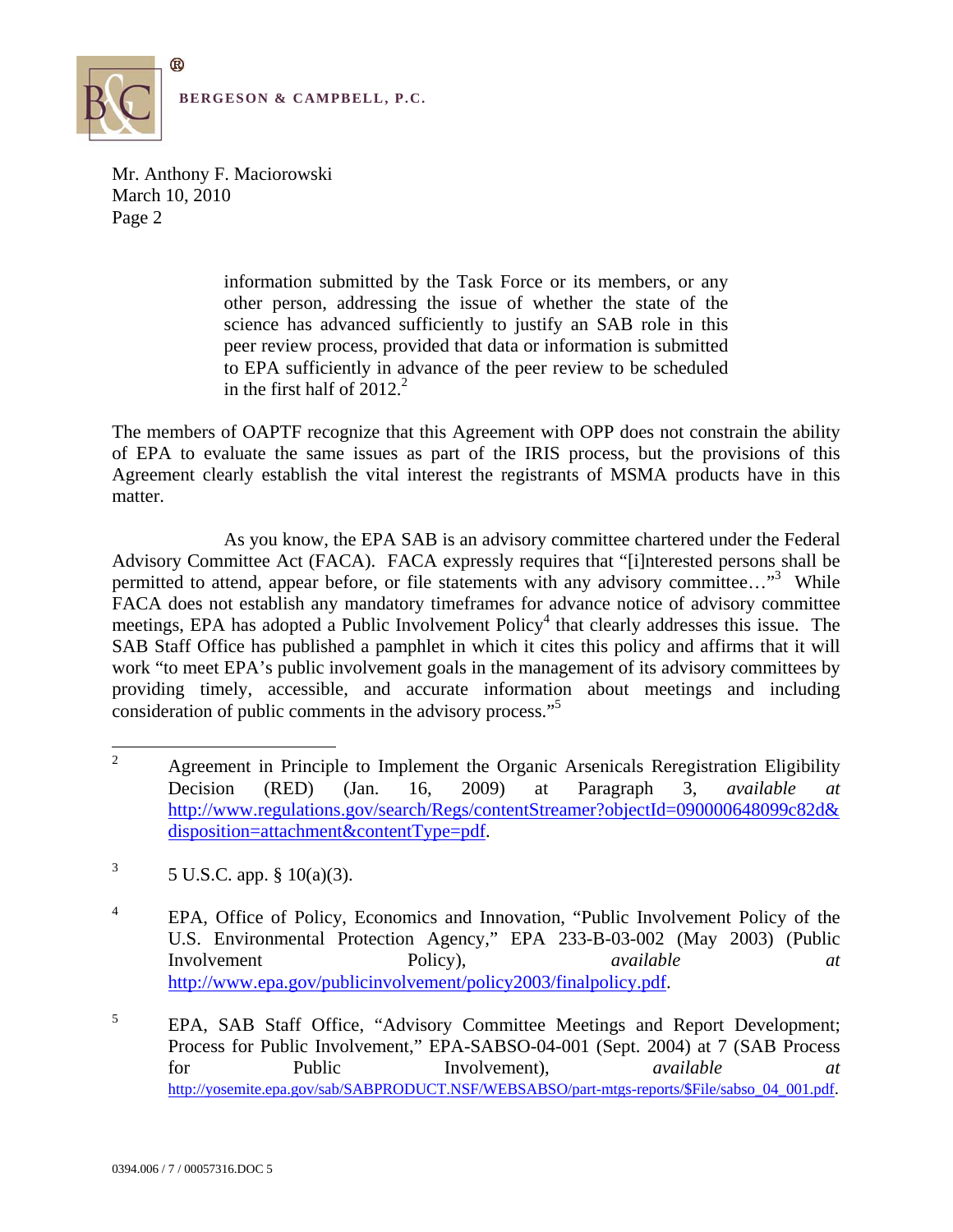

The notice of the SAB workgroup meeting concerning the Toxicological Review of Inorganic Arsenic was published in the *Federal Register* on March 1, 2010, and the workgroup meeting is currently scheduled to commence on April 6, 2010, which is only 36 days later. This timeframe does not conform to the EPA Public Involvement Policy. Under that policy, the draft document under review is considered a "public outreach" document, and all advisory committee meetings are considered to be "public involvement processes." The EPA policy states that there should be at least 45 days notice for public hearings, and that "the comment period for public review of unusually complex issues or lengthy documents generally should be no less than 60 days."<sup>6</sup>

The 575 page IRIS assessment was published in the *Federal Register* on February 19, allowing a comment period of 60 days (until April 20). This indicates to the Task Force that EPA appears to acknowledge that this is a complex issue and a lengthy document. The same notice provides, however, that only comments submitted to EPA by March 26 (within 35 days) are guaranteed to be read by SAB members reviewing the document. The 60-day comment period is, thus, illusory as the real comment period is 35 days.

There is an expectation that EPA may establish a more expedited schedule when an emergency or imminent danger to public health requires it. There is no legitimate basis for emergency action concerning a document that is only one step in an ongoing IRIS process for inorganic arsenic which has already stretched over many years.

The members of the OAPTF have an ongoing interest in EPA's efforts to evaluate the mode of action for the carcinogenic effects of inorganic arsenic. There is no evidence that the use of registered MSMA products results in any inorganic arsenic exposure through consumption of food or feed, but the EPA OPP has expressed concern about the possibility that MSMA may be transformed to inorganic arsenic by soil bacteria and then enter surface waters that may be consumed by humans. The magnitude of the risk (if any) that could be associated with this potential route of human exposure depends in the turn on the selection of an appropriate dose/response modeling methodology for inorganic arsenic.

The members of the OAPTF are carefully reviewing the document that will be the subject of the workgroup meeting, and have also engaged independent consulting firms to assist them in this task. There can be no reasonable question that this draft is the sort of "complex issue or lengthy document" concerning which it is EPA policy to provide no less than 60 days for review. Moreover, although EPA's Office of Research and Development (ORD) has

 $\overline{a}$ 

 6 Public Involvement Policy at 20, 25.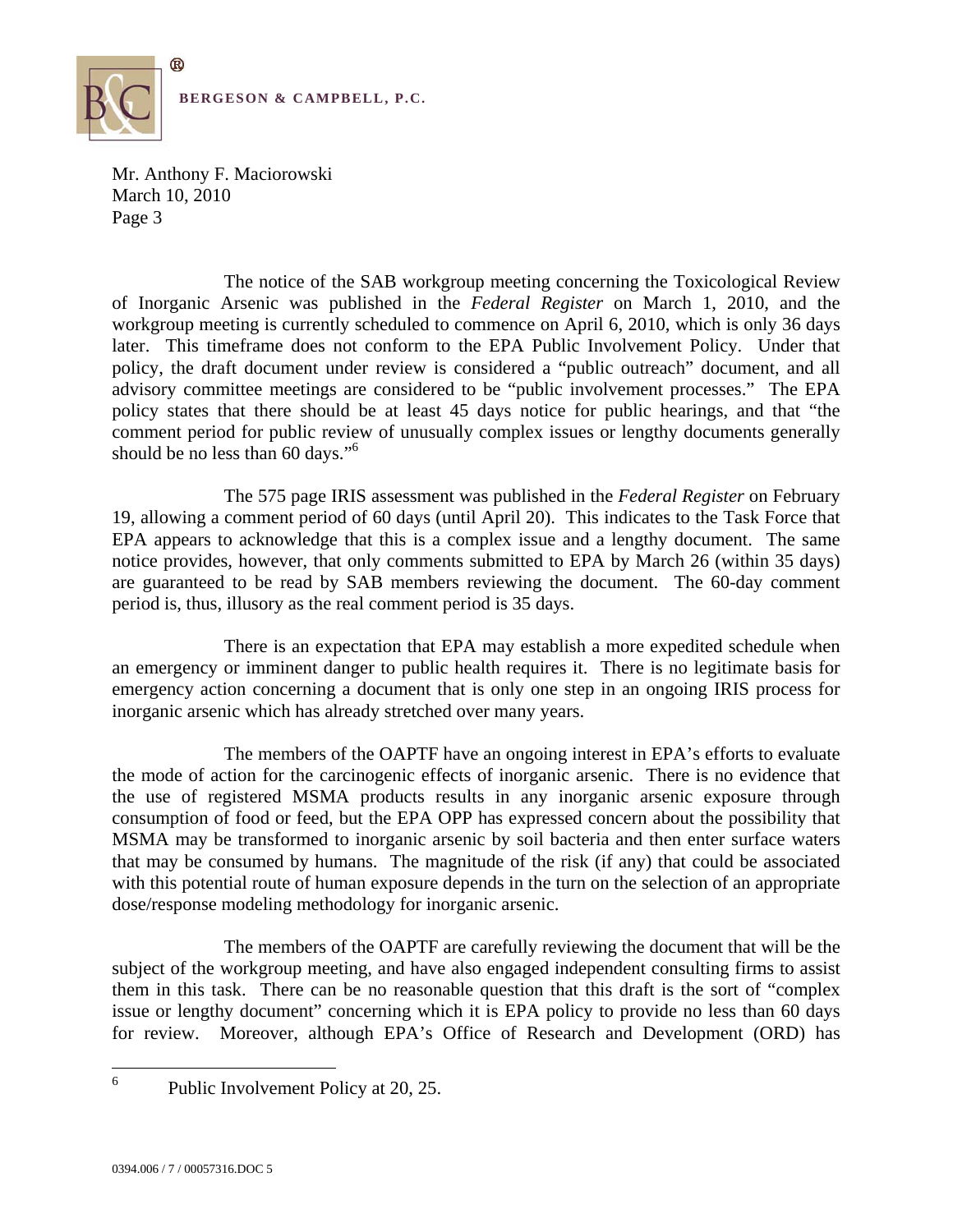

 Involvement Policy mentioned above urges EPA to put specific issues before the committee. Members of the OAPTF urge SAB to conduct a through scientific review of the document and identified some specific subject areas concerning which ORD is seeking SAB's advice, the issue of modeling the carcinogenicity slope factor is not identified as a charge to the panel. The Public believe that SAB should not limit its review to those subjects specifically identified by ORD.

Given the nature of the advisory committee process, it is important for SAB also to allow adequate time for submission of written comments in advance of the workgroup meeting. The SAB Process for Public Involvement states:

> It is best to submit written comments in advance of the meeting because those comments will be available to the members before and during deliberations. The earlier comments are received, the more opportunity the members will have to consider them prior to the meeting. $<sup>7</sup>$ </sup>

The members of OAPTF would like to submit written comments on the draft document at least two weeks before the meeting.

The accelerated schedule for the workgroup meeting to consider this draft document is not adequate to allow time for proper review of the document and for preparation and submission of written comments in advance of the meeting. The amount of advance notice that SAB has provided for this draft document and the meeting at which it will be discussed does not conform to the established EPA policy concerning review of "public outreach materials" and advance notice for "public involvement processes." Moreover, while EPA policy would permit a more expedited schedule when there is an emergency or an imminent hazard to public health, there is no justification in this instance for SAB to adopt a schedule that severely constrains the ability of interested parties to participate fully in the scientific dialogue.

If SAB intends to afford a meaningful opportunity for public involvement in conformity with the Public Involvement Policy, SAB should allow at least 75 days for review of the draft document and submission of written comments prior to the workgroup meeting. Also, the SAB should be allowed at least two weeks to review comments on such a complicated document. Although SAB has characterized the intended review as "expedited," there is no emergency or other justification for SAB to deviate in such a material manner from the EPA Public Involvement Policy, a policy that it has committed to uphold. The workgroup meeting

 $\overline{a}$ 7

SAB Process for Public Involvement at 7.